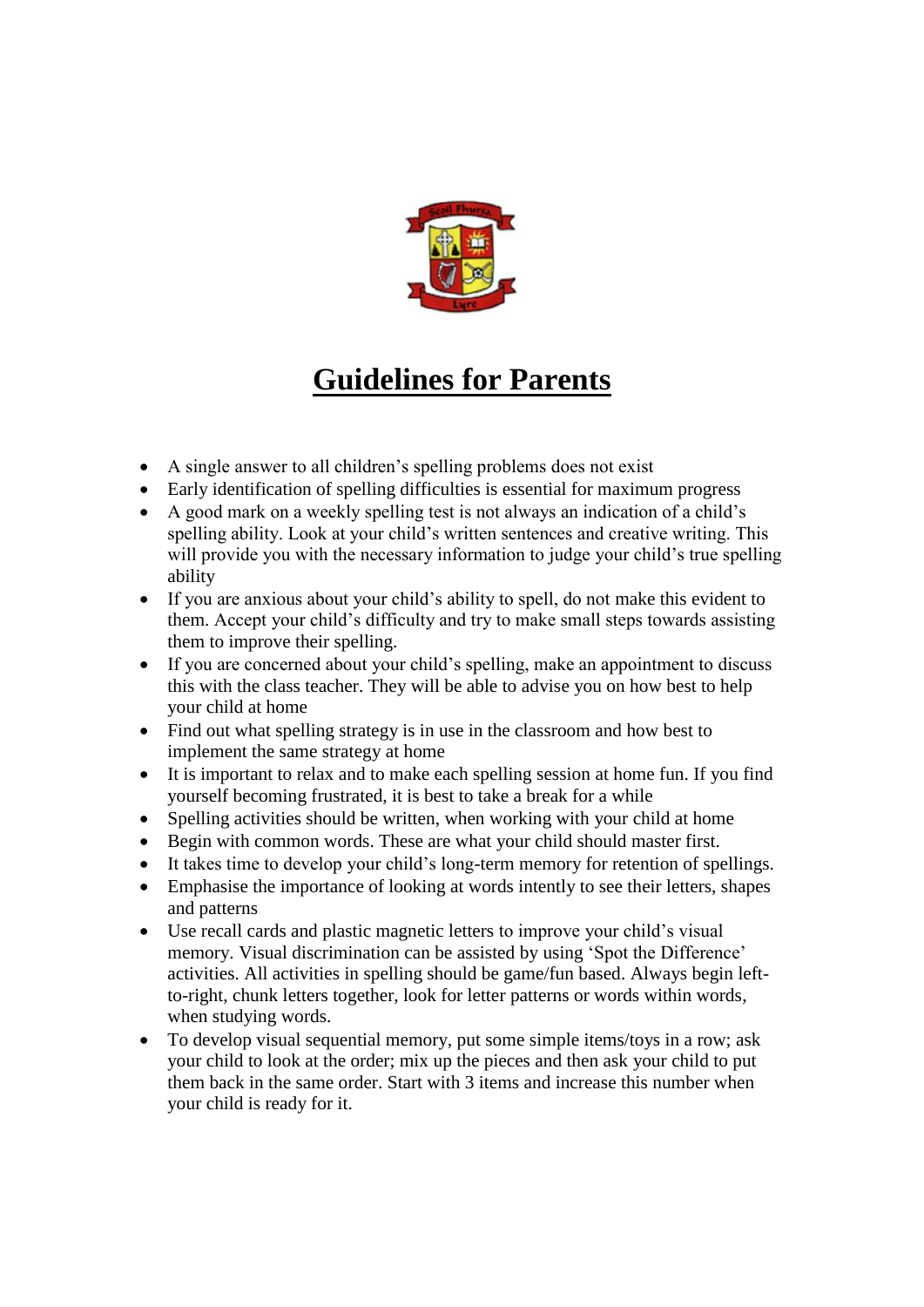- Study prefixes, suffixes, compound words, common endings etc. Use newspapers and a highlighter pen and Ask your child to highlight any word with a prefix etc. on an old newspaper
- The meaning of confusing words (their/there) must be clearly understand. Spend some time working on this
- Praise your child's efforts even if the overall spelling contains errors

## **How parents can help children to improve spelling**

#### **Pre-Communicative & Pre-Phonetic Stages**

- Read, sing and recite nursery rhymes with your child
- Go through the alphabet in turns eg. Child says a, parent says b, child continues with c etc.
- Block the letters of the alphabet in turns eg. parent begins with ab, child continues with cd, parent says ef etc.
- Play alphabet games such as ; I-spy
- Purchase a set of magnetic letters for home
- Encourage your child to experiment with pencils, crayons, pens or markers. Ask them to 'Take a crayon for a walk' on a piece of paper
- Encourage your child to draw lines from top to bottom and anticlockwise circles
- Look at how your child begins to hold a pencil. Model the correct grip for the child and encourage them to use it whenever they use a pencil
- Understand the differences between left- and right-handed children with regard to pencil grip, position of paper and posture
- Ask the teacher if cursive (joined) writing is being used in class
- Emphasise that words always start from left to right.

### **Phonetic Stage**

- If your child is struggling with spelling, a list of core words should be the primary focus
- Have a short spelling session at home every day
- Use the same spelling strategy at home as the child is using in class
- Emphasise letter patterns and words within words